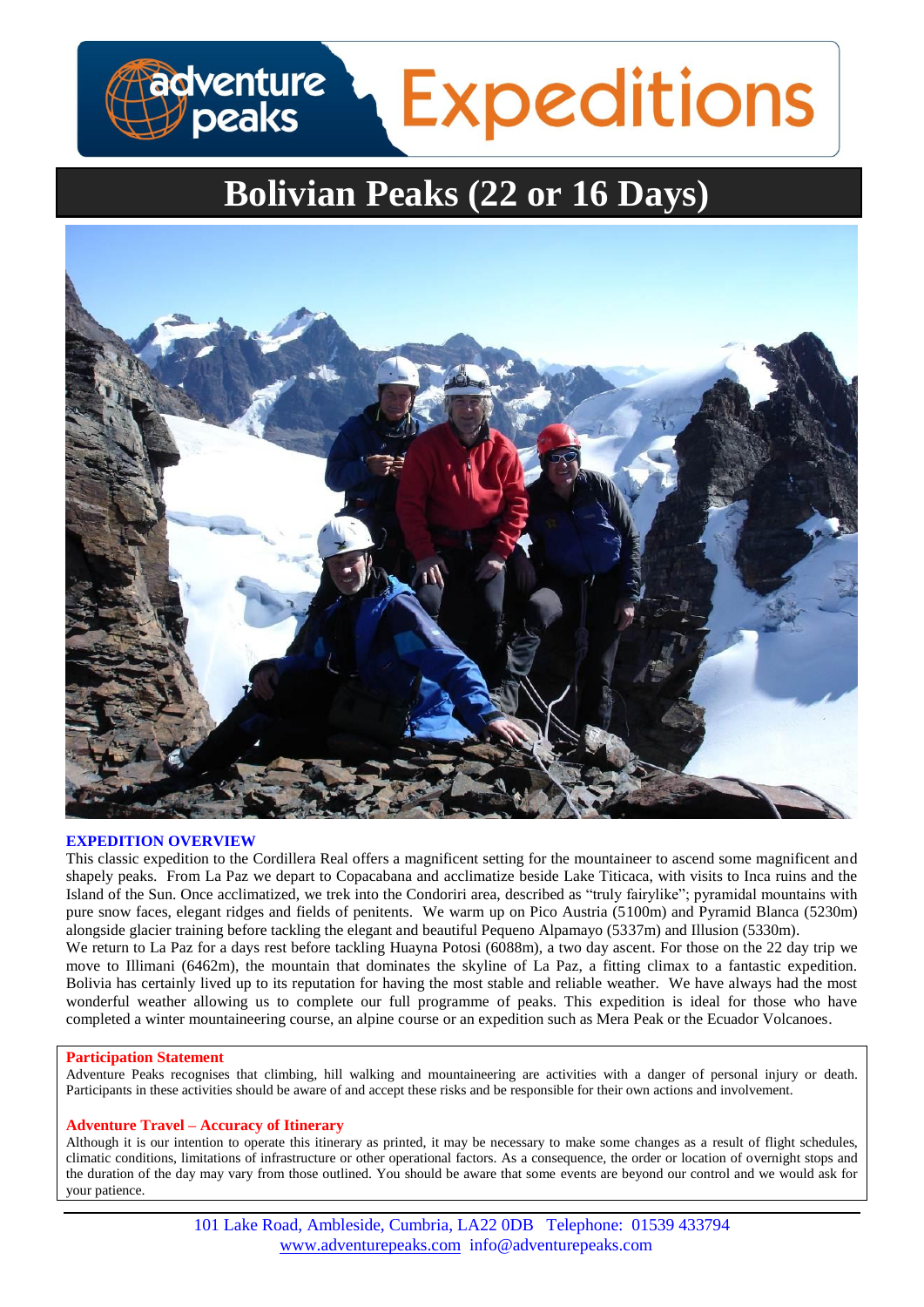#### **BOLIVIAN PEAKS**

The expedition has been arranged to allow members to ascend a wide variety of peaks. It is quite a full-on itinerary, but individuals are welcome to take rest days and miss out the occasional summit. There are both 16 and 22 day options for this expedition.

We start in the Condoriri group of mountains, the home of thirteen beautiful peaks over 5,000m, each accessible within 1 days journey from base camp. Base camp is idyllically situated on the shores of Laguna Chiar Khota (Black Lake) with striking views of the Condoriri's great peaks. The approach to the base camps will be made on foot with the assistance of mules. We aim to climb most of the following peaks:

**Point Austria Grade P 5100m** A great acclimatisation peak over rocky terrain allowing good views and providing an understanding of the layout of this wonderful basin and our future objectives.

**Pyramid Blanca Grade 1/PD 5230m** A good hill for us to get to grips with crampons and alpine movement, whilst also gaining valuable altitude and further acclimatisation.

**Pequeno Alpamayo Grade AD 5337m** A magnificent peak that is both impressive and beautiful. From base camp the mountain looks much harder than it is. Our route from BC takes us up through the moraine before reaching the glacier in about 1 hour. We work our way up the glacier to the minor summit of Tarija after 3 hours on the glacier, here we get the most awesome views of Pequeno Alpamayo and its perfect summit pyramid. To ascend, we drop a little to gain the main West-Southwest ridge of Pequeno Alpamayo for a spectacular one hour ridge walk to the summit of this magnificent peak.

**Illusion Grade AD 5240m** We have a choice of routes, the normal route or the direct, the latter being more technical and involving a series of rock steps. About 5hrs to the summit.

We return to La Paz for a well earned rest, before heading back into the mountains for our next objective and to break the 6000m barrier!

**Huayana Potosi Grade AD 6088m** Huayana Potosi is an impressive but easy ice pyramid in the Altiplano. Again the approach to base camp is easy and well supported by porters, a two day excursion.

Once again to La Paz before those on the 22 day trip take the impressive drive out to do Illimani, a fitting end to our time in this impressive country.

**Illimani Grade PD 6462m (22 day trip only)** Illimani is the highest peak of the Cordillera Real. Its snow capped bulk dominates the city of La Paz. It is described as one of the most beautiful and impressive peaks in South America. It is approached via two camps (the first by mules, the second by porters) and the ascent takes around 6 hrs on summit day.

## **ACCLIMATISATION**

During our acclimatisation period we have time to explore La Paz, Visit Lake Titicaca and the 'Island of the Sun'.

## **PREVIOUS EXPERIENCE**

This is an ideal progression from Scottish winter climbing/ mountaineering (Grade I) or an Alpine introductory course/Mont Blanc.

#### **BOLIVIA ITINERARY**

Day 1-2 International flight arrive La Paz. Transfer to Hotel. 3700m. Hotel.

**Day 3** Acclimatisation and final preparations in La Paz. Drive to Copacabana on the shores of Lake Titicaca. 3820m. Hostel.

**Day 4** Early start to visit Isla de Sol (The Island of the Sun). Hostel.

**Day 5** Drive to Tuni. Acclimatisation walk. Camp.

Day 6 Organise mules. Trek to Condoriri base camp on the shores of the Laguna Chiar Khota. 4600m. Camp.

**Day 7** Ascend Point Austria (walk). 5000m. Camp

**Day 8** Ascend Pyramid Blanca. 5230m. Camp

**Day 9** Rest Day. Camp.

**Day 10** Ascent of Pequeno Alpamayo (west-southwest ridge). 5370m. Camp.

**Day 11** Ascent of Illusion. 5330m. Camp.

**Day 12** Descend to Tuni. Return to La Paz. Hotel.

**Day 13** Early drive to just below the Zongo Dam. Trek to Campamento Argentino. Camp.

**Day 14** Ascent of Huayana Potosi (normal route II/AD). 6094m. Descend to Zongo Dam. Return to La Paz. Hotel.

**Day 15** Rest Day in La Paz. Hotel.

*(Our 16 Day itinerary departs La Paz today and gets back to the UK on Day 16)*

Day 16 Drive to Pinaya. Trek to base camp at Puente Roto. 4400m. Camp.

**Day 17** Move to ABC at Nido de Condores. 5400m. Camp.

**Day 18** Ascent of Illimani (normal route II/PD). 6438m. Return to BC. Camp.

**Day 19** Reserve summit day. Camp.

**Day 20** Return to Pinaya and onto La Paz. Hotel.

Day 21-2 Return international flights.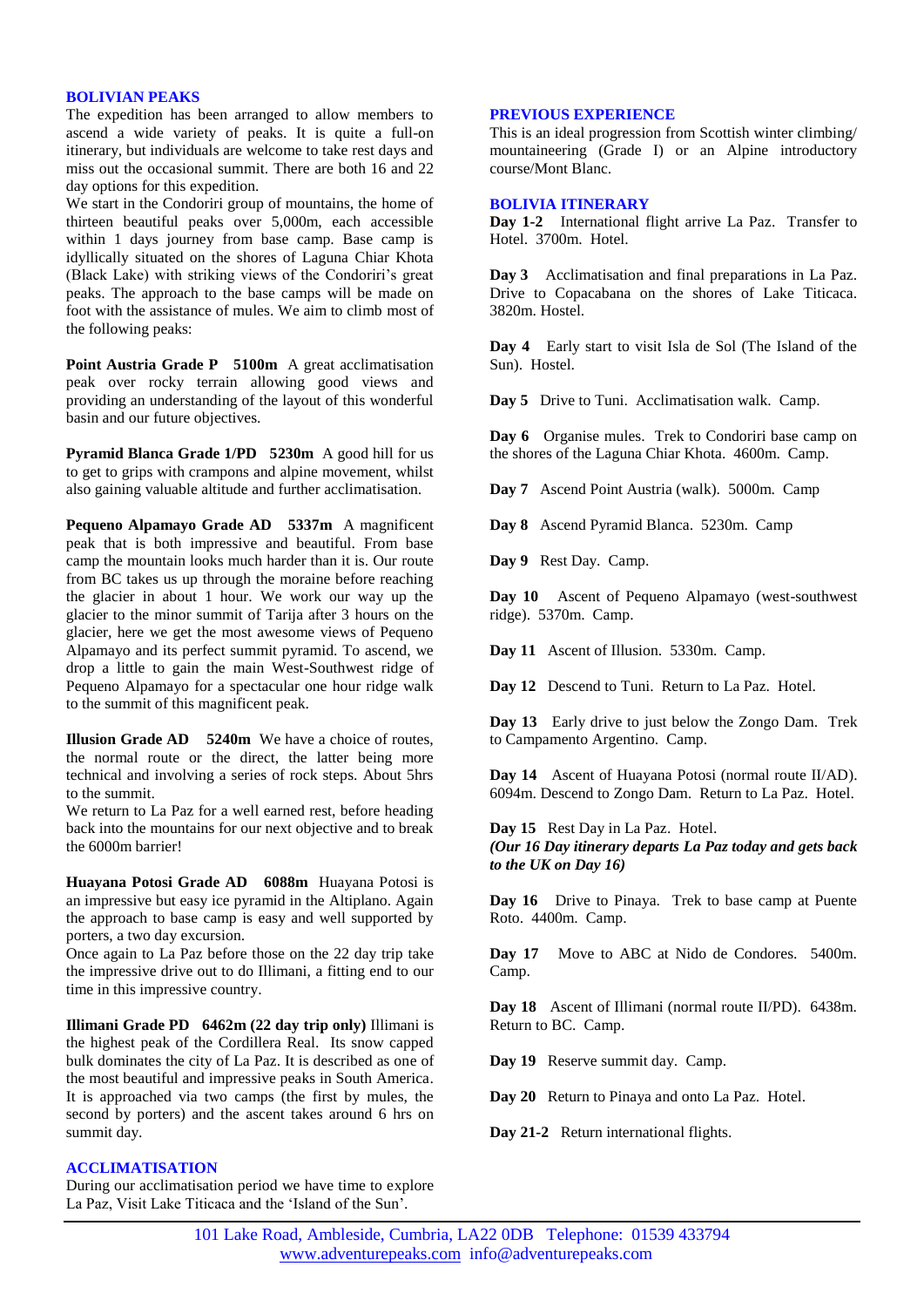#### **CLIMATE**

Bolivia tends to have the most stable weather in the Andes, climbing is best May to August. The snow and ice tends to be very stable in the Cordillera Real due to the low night temperatures.

#### **LANGUAGE**

Spanish (Latin American) is the official language and is spoken by the majority of Bolivians, although many still speak the pre-Inca language of Aymarian.



**Pequeno Alpamayo**

## **A TYPICAL DAY**

Most days start around 7.00am just after sunrise enabling us to make the most of the cool morning air and involve around 6-8 hours of walking/climbing. Summit days will be the exception when we often start at around 2am. We will have the support of a local cook throughout the expedition.

## **WHAT YOU NEED TO PROVIDE**

Your personal equipment as detailed in the clothing and equipment list.

#### **PASSPORTS AND VISAS**

British Citizens do not require a visa to enter Bolivia as a tourist. On presentation of a valid British passport you will be granted a 30-day stay in the country. If you are not a British Citizen, please check whether you require a visa with your local Bolivian Embassy.

#### **ACCOMMODATION**

Out of the mountains you will stay in comfortable tourist class hotels on a bed and breakfast basis. On the expedition you will share a tent with your partner or a member of the same sex.

#### **LOCAL TRANSPORT**

All transfers will be made using private minibuses, jeeps or taxis.

#### **BAGGAGE**

Please make sure that your baggage is clearly marked with your name, inside as well as outside, in case the labels get detached. You will be limited to 20kg for movement by mules. Extra baggage may be left in the hotel in La Paz while you are in the mountains. We recommend that you pack your clothes and other essential items in plastic bags

to ensure they remain dry. We will be supplying you with a complimentary Adventure Peaks kitbag on receipt of your final payment.

#### **VACCINATIONS AND MEDICAL PRECAUTIONS**

Rules about needing a Yellow Fever vaccination to enter Bolivia do change. Your doctor/health professional should advise you on this matter and about other vaccinations, you should make an appointment to see them well in advance of your expedition. Country specific advice is published by the National Travel Health Network and Centre [http://www.nathnac.org/ds/map\\_world.aspx](http://www.nathnac.org/ds/map_world.aspx) and useful information about healthcare abroad is available from NHS Choices.

[http://www.nhs.uk/NHSEngland/Healthcareabroad/countr](http://www.nhs.uk/NHSEngland/Healthcareabroad/countryguide/NonEEAcountries/Pages/Non-EEAcountries.aspx) [yguide/NonEEAcountries/Pages/Non-EEAcountries.aspx](http://www.nhs.uk/NHSEngland/Healthcareabroad/countryguide/NonEEAcountries/Pages/Non-EEAcountries.aspx)

#### **CURRENCY**

Bolivia's unit of currency is the Boliviano, which is practically worthless outside Bolivia so do not change more than you need. US dollars are widely accepted as an alternative to the local currency.

## **TIME**

GMC/UTC minus 4 hours; La Paz

#### **TIPPING**

There is no compulsory tipping on any of our expeditions. However tipping in restaurants is usual. Muleteers have come to 'expect' a tip at the end of the trek, which usually comprises of some old clothing as well as some cash. It should be remembered, however, that over-generosity can lead to jealousies in poor countries. Generally speaking, all tips should be a way for individuals to thank staff for good service. Allow in the region of \$60.

#### **BOOKS** (Available from Adventure Peaks)

**Bolivia A Climbing Guide** by Yossi Brain, Cordee **The Andes: A Guide For Climbers** by John Biggar, BigR Publishing **Bolivia** Lonely Planet Guide

#### **INSURANCE**

It is **essential** that you take out full mountaineering insurance that covers you for mountain rescue, helicopter rescue and medical expenses. Evidence of insurance must be carried with you in the mountains. We will require a copy of your insurance prior to departure.

#### **INCLUSIONS**

Breakfasts, accommodation, food whilst in the mountains, transfers, transportation of baggage by mules/porters, transfers to and from in-country airport if flights booked through Adventure Peaks.

## **EXCLUSIONS**

Main meals and drinks in towns, personal insurance, travel to and from UK airport, transfers to and from the incountry airport if flights **not** booked through Adventure Peaks, tips for hotels, restaurants and for porters/muleteers.